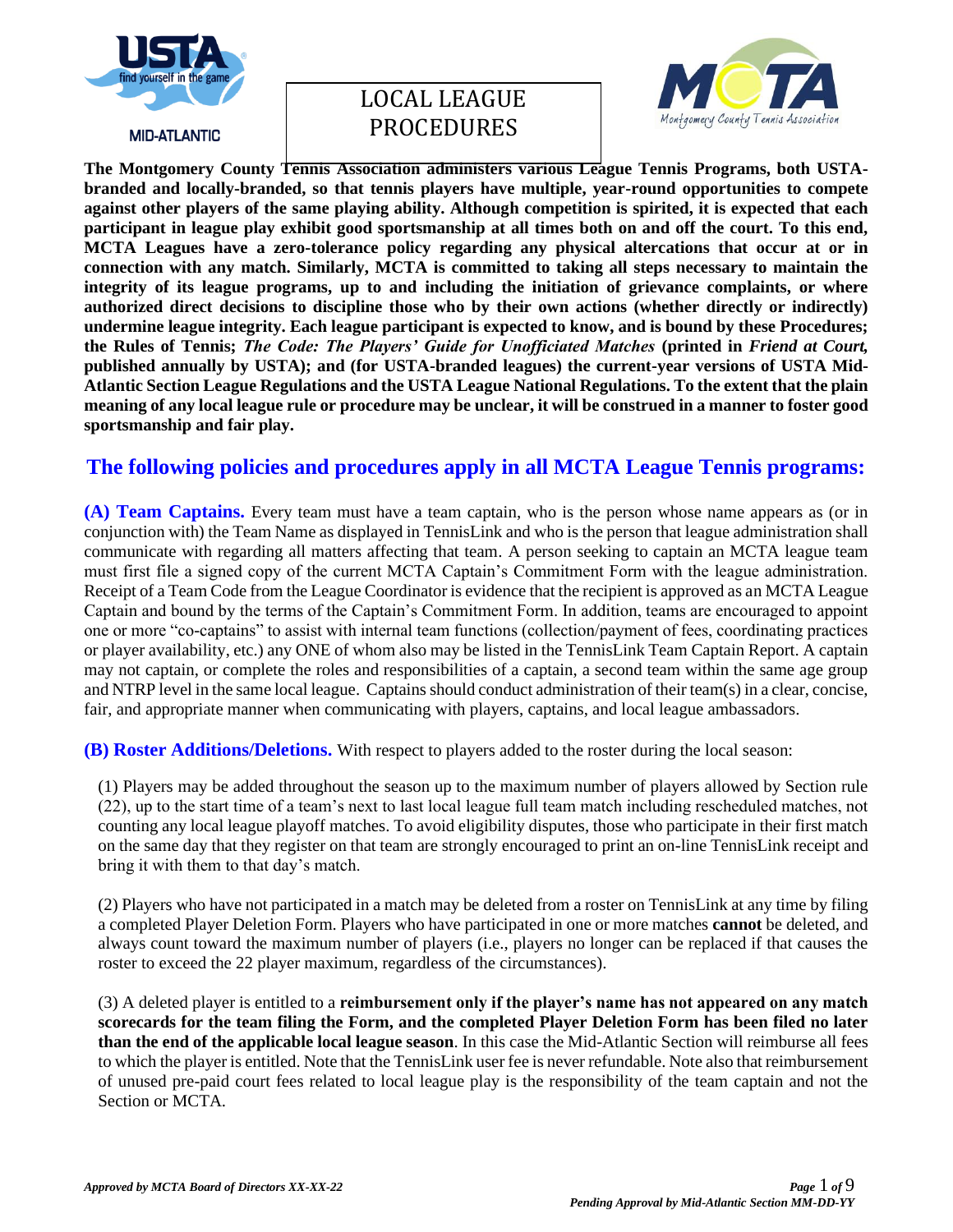





(4) Players must be 18 years of age prior to participating in the USTA League program. Each player over the age of 18 shall have reached the required minimum age prior to or during the calendar year in which such player participates in his or her first local league.

(5) Pursuant to USTA League National Regulation 1.04D(5), if any Adult Division Age Group consists of only two teams in a level of play, each team must maintain its roster with at least 40 percent of its players at the designated NTRP level of play. This 40 percent requirement does not apply to Adult 55 & Over and 65 & Over Age Groups. Players may play only one NTRP level above their current computer rating or self-rating, in accordance with USTA League National Regulation 1.04G(5).

**(C) Fees.** Fees include the following:

- (1) **Initial Deposit.** Team captains are required to place a refundable deposit with MCTA in an amount equal to the court cost of one team match in the relevant league and season in order to receive a Team Code for registering players. **NOTE:** If a team withdraws from the league for any reason after the schedule is published by the League Coordinator, its deposit is forfeited.
- (2) **Administrative Fees:** When an individual registers on TennisLink to play in a Leagues program (s)he is charged a series of administrative fees, including pre-payment of court fees as established by the MCTA Board of Directors. Line-itemization of fees is provided to captains when they receive a Team Code, and is available to any player upon request.
- (3) **Individual Costs: Each captain agrees** to be responsible for timely payment of his/her team's court costs associated with participation in the USTA League Tennis program, net of the amount collected from his/her players via the TennisLink registration process. (*See,* **MCTA Policy Re: Timely Payment of League Fees** for applicable timelines and procedures). By registering on a team, **each player agrees** to reimburse his/her captain for all costs associated with membership on that team as determined by that team captain. Upon notice to the League Administration by a team captain, an individual's failure to pay such costs will result in suspension of eligibility to compete in any MCTA-sponsored League program until all outstanding debts are satisfied. At least one week prior to contacting the League Administration regarding a player's indebtedness, a team captain shall provide formal notice to the delinquent player(s) of the exact amounts (s)he owes and of the captain's intention to refer the matter to MCTA for resolution if the debt is not satisfied within seven (7) days.

**(D) Scheduling.** Input from captains is welcome regarding the length (number of matches) and structure (e.g., flights, playoffs) of each local level league season. However, MCTA reserves the right to organize each level league as it deems appropriate, consistent with MAS limitations, including the kind and structure of any local playoffs. Where a level league is divided into flights, the assignment of teams to said flights shall be conducted in public by random draw, with affected captains notified of the opportunity to observe/participate. Where a local league playoff structure is utilized, written notice of the specific terms and conditions for such playoffs shall be finalized and communicated to all affected captains prior to the start of match play for the season.

A copy of the official and binding schedule of play for the local league season, as amended where/when circumstances require, shall be maintained on the USTA's TennisLink site. While individual team notice of schedule changes is attempted, Captains are responsible for staying abreast of any changes by regularly reviewing the TennisLink schedule. Per Section "Rules for Local Leagues" #3, each team match shall be played at the time and site designated in the current TennisLink schedule, except only for one of the two conditions below:

- (i) a facility-related closure or condition prevents it; or
- (ii) a Captain completes and submits, and the Coordinator confirms and approves, the relevant form found on the MCTA website identifying a conflict between a scheduled local league match and a USTA National, Mid-Atlantic Sectional or Maryland Regional league championship event affecting 50% or more of the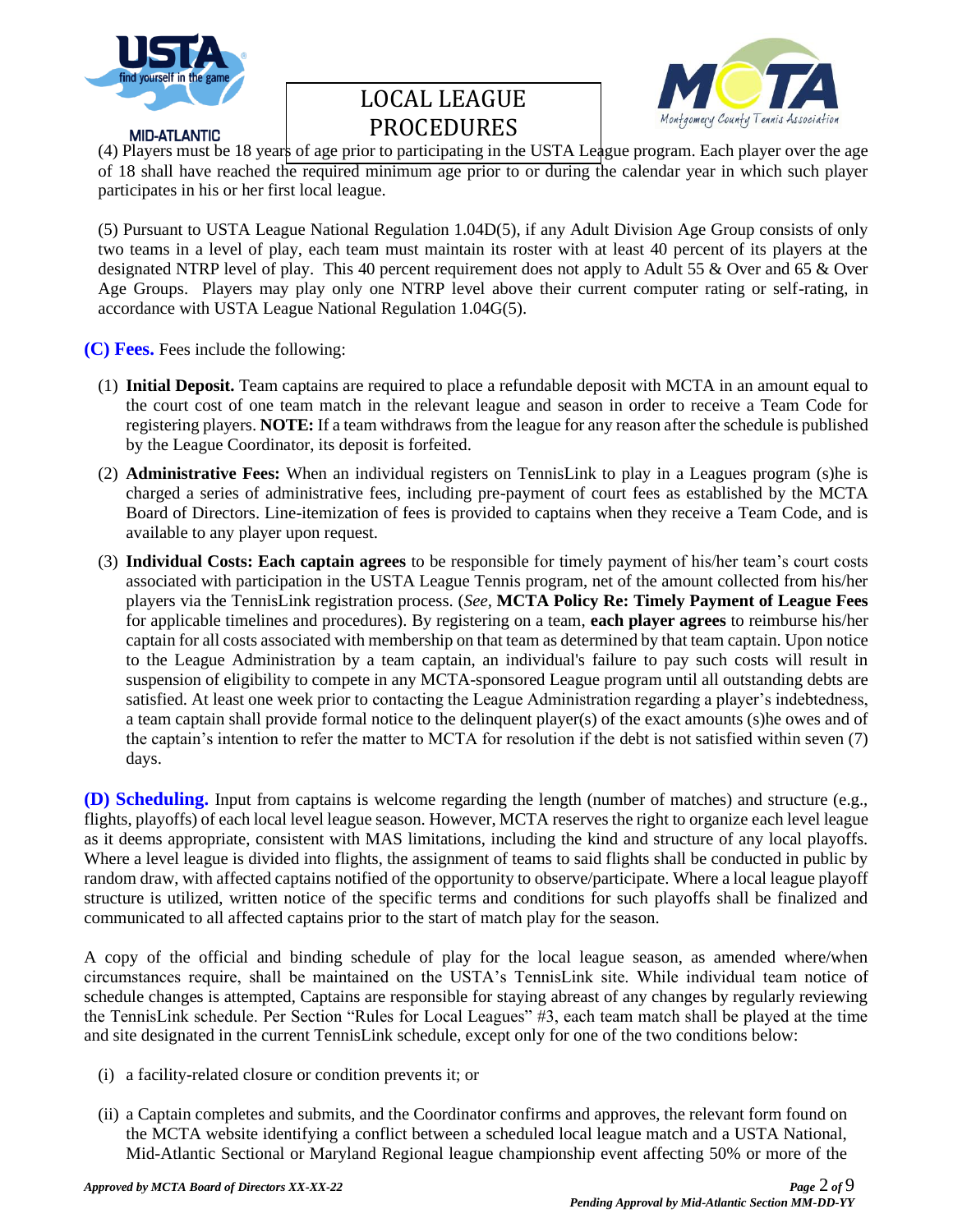

# LOCAL LEAGUE PROCEDURES



players on his/her team, any such conflicts being identified to the League Coordinator no later than 3 days after the team becomes eligible to participate in said championship *or* publication of the relevant championship schedules, whichever comes later. For the purposes of this procedure D (ii) relative to a Tri Level match, if two-thirds or more of a **particular level** within a team is affected (for example, of six (6) 4.0 players, four (4) or more players are affected), then the same right to a reschedule shall be extended.

For all rescheduling requests made under this provision, the Captain shall identify the specific players affected, and the specific qualified championships in which each is involved. Upon filing of the completed form, the Local Coordinator shall review the relevant team roster and confirm that the 50% impact threshold appears to be satisfied, and if so then reschedule the local match(es). *However*, upon challenge from any opponent(s) affected by the reschedule(s), or upon his/her own initiative, the League Coordinator shall confirm that the players named in the original petition in fact participated in the associated championship (check TennisLink match scorecards) *or* have produced satisfactory evidence (e.g. airline ticket stub or hotel bill) that they traveled to the championship in anticipation of playing, even if never inserted into a championship match line-up. Where a challenge results in a finding that the team requesting the original reschedule did not play each of the players listed in their original petition at the championship event, and no credible evidence is provided that said players traveled to the championship ready, able, and prepared to play, then the local league matches that were rescheduled shall instead be forfeited to the opposing team(s) affected thereby.

Within 3 days of being made aware of the need to reschedule a match because of (i) or (ii) above, the League Coordinator shall advise the affected teams of a new date, time, and location for the match to be played. Where at least 10 days' notice of the proposed new date is both possible and given, it shall be final and binding, unless the two captains mutually agree to any earlier date and time that the League Coordinator can make available. Where limited court availability or mandated deadlines for completion of local match play do not allow this much notice, all parties must accept the rescheduled match time proffered by the Coordinator.

In the event that a scheduled match is not completed within the time authorized by the rules, a double default shall be entered in TennisLink, unless the MCTA Leagues Coordinator, after consultation with MCTA's First Vice President for League Programs, or in his/her absence then MCTA's President, determines that extraordinary circumstances justify extending the deadline by no more than one additional week.

### **(E) Inclement Weather/Hazardous Playing Conditions or Other Interruptions of Play.**

- (1) **Delay or Interruptions Caused by the Facility.** Where a match is delayed by the facility due to court unavailability or some other cause attributable to the facility *per se* (e.g., power failure), the following procedures shall apply at all tennis facilities. If the match is delayed/interrupted for 20 minutes or less, play will resume and continue for the full allotted time. The starting time of any match scheduled to use the courts following a delayed/interrupted match shall be delayed by the amount of time of the preceding delay/interruption, not to exceed 20 minutes. If the delay/interruption is longer than 20 minutes (i) a match that is in progress may resume; but (ii) a match that has not yet begun shall be rescheduled if there is another league match scheduled to follow it at the same site; otherwise it may commence if both captains agree and the facility allows. Where both captains agree to resume play, a 5-minute warm-up is permitted and the match must still be completed within the original two-hour timeframe specified in (F)(2) of these procedures. If the match is rescheduled, it must be completed within 14 days or the deadline for completing local league play, whichever occurs first (see MAS's "Rules for Local Leagues" #3).
- (2) **Delay/Postponement of Matches Scheduled on Outdoor Courts.** If within 2 hours of the scheduled start time of an **outdoor** match the facility confirms its courts are likely to be unplayable at the scheduled start time, the captains may mutually agree to reschedule due to weather conditions. Where such an agreement is reached, no players need go to, or remain on, the match site. *Unless the facility confirms that the courts are unplayable and the captains agree to reschedule due to weather conditions, players must report to the match*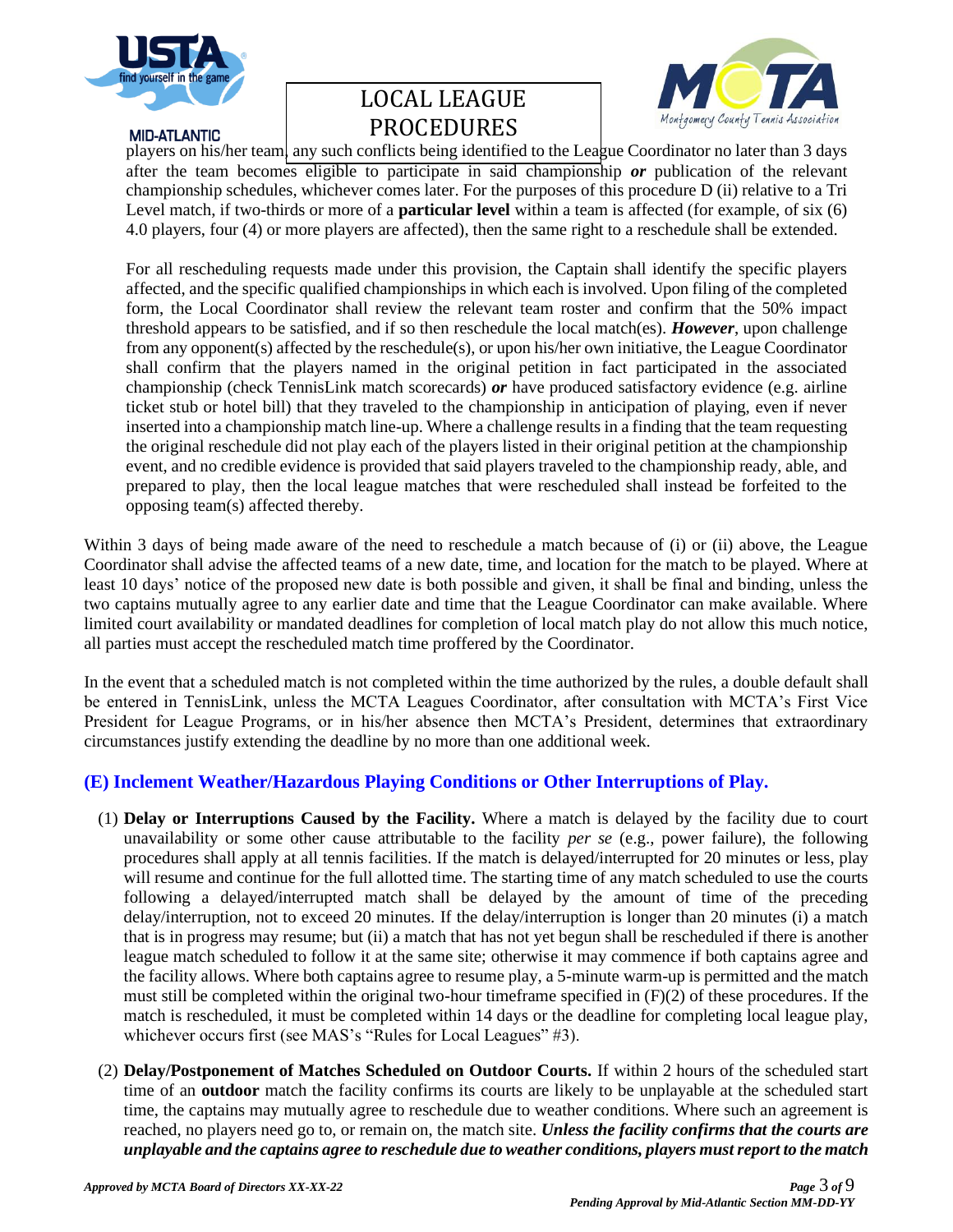

# LOCAL LEAGUE PROCEDURES



*site, ready to play*. If thereafter an outdoor match is cancelled, or interrupted during play, due to rain or other hazardous condition (e.g., lightning), players shall remain on site for at least 30 minutes (longer if both captains agree) to see if the hazard abates and the courts become playable. If so, the match may resume and be extended, if possible, the length of time of the delay, subject only to court availability. In the event the hazardous condition prevents resumption of play, the following procedures shall apply:

- a) The Team Captains shall promptly notify the MCTA Leagues Coordinator that the match was interrupted or cancelled and the reason therefore, and request a rescheduled match date.
- b) MCTA will reschedule the match indoors or outdoors as it deems feasible and will revise the TennisLink published match schedule accordingly. No additional fees for this rescheduled match will be charged.

In the event that the weather at the start of an outdoor scheduled match is projected to be (i) below 40 degrees Fahrenheit, (ii) below a wind chill of 35 degrees Fahrenheit, (iii) above 95 degrees Fahrenheit, (vi) above a heat index of 105 degrees Fahrenheit, or (5) sustained wind over 30mph, MCTA will reschedule the match if both captains or their designees agree to submit a reschedule request and such a request is submitted to the MCTA Leagues Coordinator at least two hours prior to the start of the match.

- (3) **Match Postponement Due to Widespread Weather or Other Hazardous Condition**. MCTA relies upon Montgomery County's Community Use of Public Facilities (CUPF) determinations with respect to access to public buildings during adverse weather conditions (e.g., snow, sleet, extreme heat, etc.) as the key determinant whether scheduled league matches must play as scheduled on any given day/night.
	- a) *If CUPF announces that public facilities are closed for evening activities due to inclement weather or other hazardous conditions in either of the two Montgomery County "weather zones" officially recognized by the National Weather Service*, then all MCTA matches are cancelled, regardless of location or an individual facility's decision to remain open. Captains and players can register on-line with CUPF to receive such notifications directly, or may telephone 240-777-2710 for CUPF recorded announcements.
	- b) If CUPF is open for business, has considered all relevant facts, and makes no activity closing decision, captains are responsible for contacting the facility to determine whether it is open for play. If open, captains are responsible for ensuring that their teams play, MCTA having already paid for the courts.
	- c) If CUPF has not been open for business and thus unavailable to consider an activity closing decision, then the MCTA League Coordinator may request approval of the First Vice President to issue such a decision, and if approved the Coordinator's decision shall have the same force and effect as if rendered by CUPF.
	- d) For Ladies Day League matches, if public schools announce a "delayed opening," then matches scheduled to start before 12:00 noon will *not* play, but matches scheduled at 12:00 noon or later will play. Conversely, if public schools announce an "early release day," then matches scheduled to start before 12:00 noon *will* play, but matches scheduled at 12:00 noon or later will not play. If public schools are closed for the day, no LDL matches will play. In the event that delayed openings, early release days, and school closings due to hazardous weather do not apply because the public school system only conducts virtual learning, the MCTA League Coordinator may request approval of the First Vice President to issue a decision.

### **(F) Match structure.**

- (1) **Team Match**. A team match in each level league shall consist of the approved number of individual singles and doubles matches as stated in the *Fact Sheet or listed on the relevant page of the MCTA website*.
- (2) **Individual Match**. Each individual match shall be a two-hour timed match (starting from the time scheduled in TennisLink), and shall be best of 2 sets with regular scoring and a *set tiebreak* (first to 7 by a margin of 2)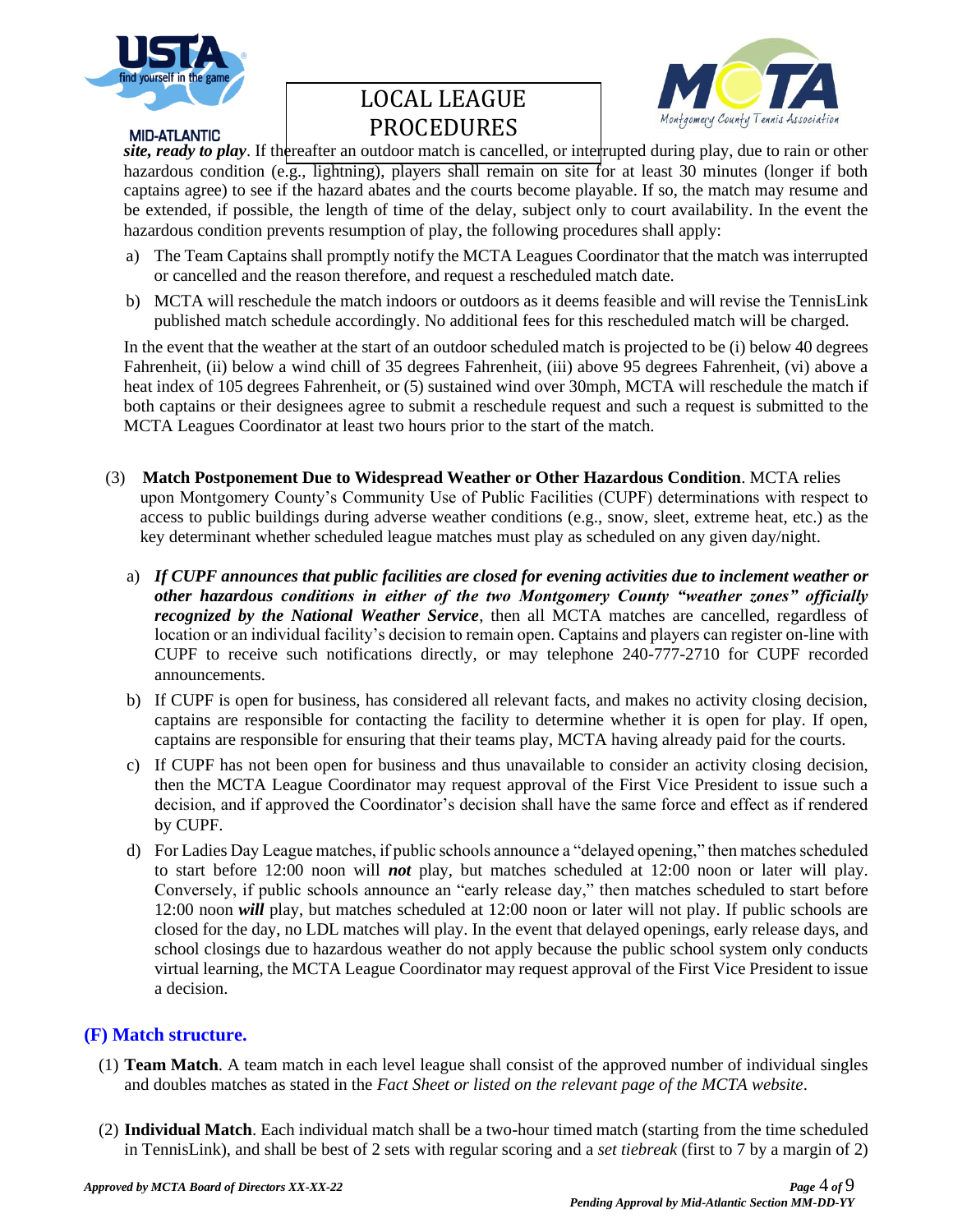

# LOCAL LEAGUE PROCEDURES



**MID-ATLANTIC** at 6-all in each set. In the event of split sets, a *match tiebreak* (first to 10, by a margin of 2) shall be played to decide the match. *(See I below for scoring matches that do not finish within the 2-hour time limit.)* **A point in play at the end of the time limit will be completed even if it will affect the outcome of the match**. All tiebreaks shall use the Coman Tiebreak procedure. If desired, any level league may elect by a unanimous vote of the affected captains prior to the start of match play to use no-ad scoring for its entire league season.

**(G) Warm-up Courts.** Warm-up courts may be purchased as spot time at a facility where allowed, the same as any other patron. Otherwise, players are not authorized or entitled to early access to courts except with the explicit permission of the facility; and if a facility does permit early access without payment of an additional fee, then such courts must be shared equally between the competing teams.

### **(H) Match Administration.**

- (1) **Balls and Court Assignments.** MCTA provides the balls for all league matches, unless instructed otherwise by the Executive Director. The Home Team Captain shall retrieve at the front desk of the facility/club enough cans of new, yellow, Type 2 (medium-heavy duty felt) USTA-approved tennis balls to provide one can per individual match actually to be played, and makes court assignments for individual matches from among the courts pre-determined and provided by the facility/club. Only if no specific courts have been assigned for a match, may the home team then make a choice from among those deemed available by the facility/club.
- (2) **Exchanging Lineups**. At the line-up exchange, Captains or their designated representatives are required to specify in writing their respective player names for each individual match, court assignments for each individual match, and to finalize agreement on the calling of "Time" (See, H.6.a below). For purposes of the line-up exchange, paper copies of line-ups are required; screenshots, voicemails, or other electronic communications are not sufficient. Each captain is responsible for keeping a complete match scorecard for future reference when entering (or validating) the results on TennisLink, and to facilitate resolution of any data entry disputes. If the opposing captain is not ready to exchange line-ups by the official start time for the match, the penalty is loss of toss plus one game assessed against every court of the un-ready team. Lateness penalties continue to accrue on all courts per the schedule in Section Rules for Local Leagues until all players are present or any default courts are recorded (and court assignments adjusted if necessary to conform with National Regulation 2.03K's "bottom up" default rule). After the lineup has been exchanged, in accordance with USTA League Regulation  $2.01C(5)$ , a team may substitute a player in the lineup within the 15-minute default time but only in the event of illness, injury, or disqualification to a player prior to the start of an individual match. If no such substitution can be made, the affected position will be defaulted and the remaining courts adjusted if necessary to comply with "the "bottom-up" rule for defaults. If a match is postponed after line-ups have been exchanged, all line-up positions may be changed except for any positions that already started their match (first service attempt), in accordance with USTA National Q&A Interpretations, Page 4.
- (3) **Procedures for Split Matches.** The standard procedure is: the two singles matches play in the first time slot, for example 7:00-9:00pm. The singles matches are followed by the three doubles matches in the second time slot (e.g., 9:00-11:00pm). **To play any other configuration requires advance agreement from both captains, provided in writing (e-mail) to MCTA Executive Director Hayley Hughes (hhughes@mctatennis.org).**

Additional Procedures for Split Matches:

- a. Full line-ups for *all* individual matches to be played must be exchanged before the first match within the first time block begins play.
- b. Unless agreed by the Captains in advance using the procedure above, Singles play in the first timeslot, followed by doubles. Where captains agree to start matches out of order (see above), they inherently concede that the "bottom-up" default rule (National Regulation 2.03K) may be violated. For this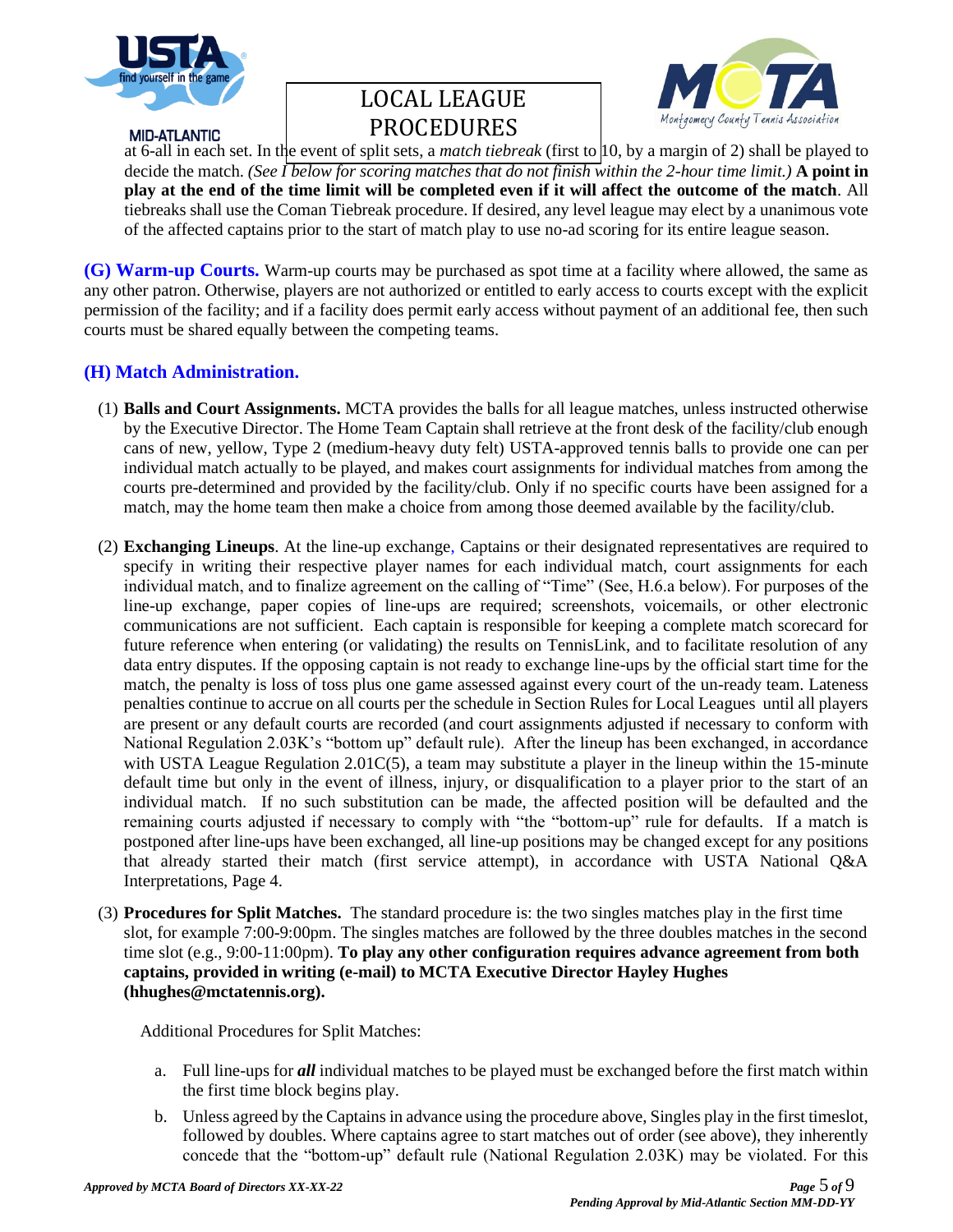

# LOCAL LEAGUE PROCEDURES



reason, if captains agree to allow individual matches to change to earlier/later timeslots, it is advisable that the proper order of play be maintained  $(\#1)$  starts before  $\#2$ , etc.).

c. Matches scheduled for the later time slot may begin earlier than the scheduled time if a preceding match finishes early and those players agree to yield the court, **but no team can be penalized for lateness before the official start time for its segment of the match**. That is, even if the courts become available early, the later-playing players cannot be assessed lateness penalties until the official start time for that segment has arrived.

#### (4) **Individual Match Forfeits and Defaults.**

- 1. Unless both team captains have agreed in writing on defaults in advance of the match, the team seeking to claim a forfeit must have its players present in order to claim the individual match in question. Once a default is proffered, it cannot be withdrawn without the consent of the opposing captain, *except for* matches that must be rescheduled, in which case any default proffered for the original date/time is null and void.
- 2. Where both teams have a full complement of players at a team match, court costs are divided equally between the 2 teams. Whenever one or more individual matches is defaulted, the defaulting team pays 100% of the costs of those courts (calculated as that team's pre-paid, per-player cost for each specific kind of defaulted court, plus their opponents' per-player cost for those same courts, the latter of which is debited against the defaulting team's deposit account and credited to the receiving team's deposit account). Where a team incurs 100% of the cost of a defaulted court, the defaulting team captain then controls who may use the court on which the defaulted match was to have played.
- 3. Only Captains (or acting captains) may enter into agreements to share costs of defaulted courts between the two teams. Any such agreement must be reported to MCTA by both captains within 24 hours of the completion of the match.
- (5) **Team Match Defaults.** Except where a double default occurs as a result of USTA League Regulation 2.01C(2), where an entire team match is defaulted, the defaulting team bears 100% of the costs of all courts reserved for the match, regardless of the presence of one or more team members ready to play. Where a team incurs 100% of the cost of one or more defaulted courts, the defaulting team captain then controls who may use those courts, consistent with the constraints of Local Procedure H.7 below.

#### (6) **Time Management.**

- a. **Official Match Time Piece and Who Calls "Time:"** Where a facility uses a horn, bell or similar device to announce time, and it can be heard on the courts where MCTA league matches are in play, then it shall be relied upon as the official timepiece for all matches. Where no such device is present or operable, then the Home Team Captain shall determine the official timepiece to be used for the match and the Visiting Team Captain shall determine the person responsible for calling "Time" using said timepiece. No other means of time notification to players on court is permitted. Whatever conditions captains agree to regarding management of time for a match (i.e., timepiece to be used and name of designee to call "Time") should be recorded on each copy of the scorecard before match play begins and should be initialed by each captain. Note that where captains disregard these procedures, the local Grievance Committee is unlikely to be able to fairly determine what relief (if any) is appropriate.
- b. **Match Warm-up:** Match warm-ups are strictly limited to no more than 10 minutes, except that latearriving players are always entitled to 5 minutes' warm-up, and in this instance the start of any affected individual match may be delayed to accommodate such a request. The Visiting Team Captain or designee is responsible for announcing when the warm-up period has expired and it is time to "Begin Play." At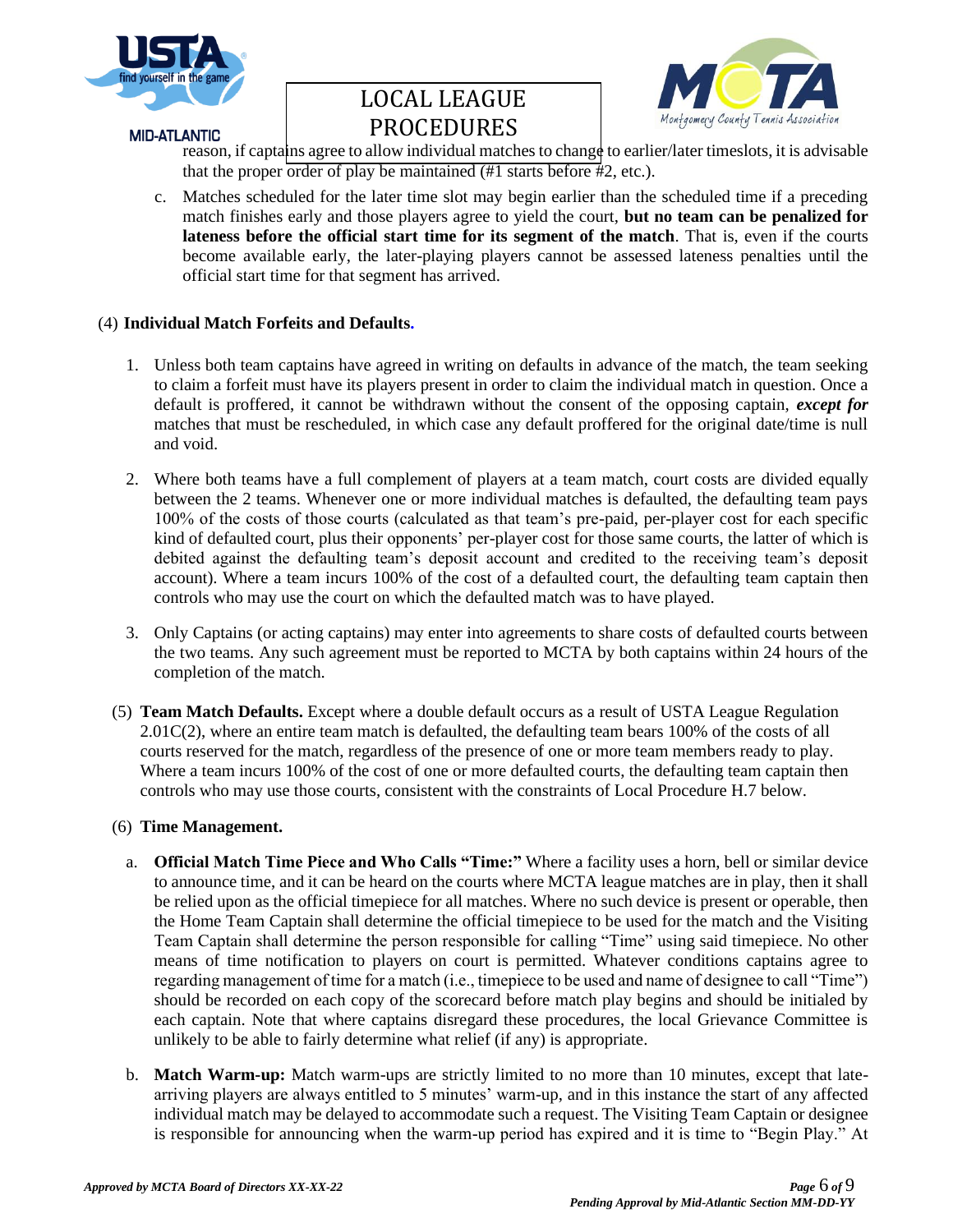

## LOCAL LEAGUE PROCEDURES



that time, any adjustments in position due to lateness (i.e., defaults) must be made and match play begins immediately thereafter.

- c. **Lateness.** Whenever at least one player (or one member of a doubles team) is late (i.e., not on the assigned court and ready to play), the players shall be penalized in accordance with the Section Rules for Local Leagues, except that a team member who is both acting as captain and also in the line-up for a particular match shall incur no penalty for lateness until an additional five minutes has elapsed.
- d. **Bathroom Breaks:** Bathroom breaks are limited to a reasonable amount of time generally not to exceed 5 minutes and are authorized only if truly necessary. An established pattern of requesting bathroom breaks during the last 15 minutes of the time allotted for a match constitutes unsportsmanlike behavior and may subject a team to Grievance Complaint and penalty. To minimize the potential for gamesmanship, it is advisable for opponents to accompany the team that takes a bathroom break.
- (7) **Court decorum.** All players must abide by the rules, customs and procedures contained in *The Code* at all times. No coaching is allowed at any time during the match, including warm-up. Spectators are permitted to sit courtside only if all players in the affected match agree, and any such agreement may be rescinded at any time. In any event, spectators are permitted on adjacent courts if the matches are finished, provided that such spectators come no closer than the centerline of the court they occupy in relation to the court they are observing (in other words, maintain one-half court width distance from any match still in play). *No spectator, teammate, or team captain may intervene, offer an opinion, or become involved in any way, in any match that has not yet been completed,* except for the calling of "Time" by the Visiting Team Captain or designee, either to begin or end match play on all courts. Having paid for a court(s), that captain controls who may use the vacant court(s) *provided that* players occupy the court continuously; that proper tennis etiquette is followed at all times; and that no disruption or interference to any ongoing match is tolerated. All players' cell phones are to be turned off during all matches. Any match disruptions caused by a cell phone will result in the opposing team being awarded one point.
- (8) **Medical Time Outs.** No more than one (1) medical time out is allowed per player, per injury. The medical time out can be a maximum of 3 minutes in duration once treatment supplies are on court. Bleeding time outs consist of the time required to stop the bleeding up to a maximum of 15 minutes. If the injured player is unable to continue after the medical time out due to the injury or illness, the match will result in a retirement.
- (9) **Disputes.** If there is a problem on the court with outcalls, foot faults, or delay of game, teams may seek a mutually acceptable impartial third party to make calls in regards to these concerns. If an acceptable impartial third party is not available, a team captain or team representative from each team may observe the match from a stationary position at the net post. Selected parties must be in direct observation and must remain at the net post. If both agree, an out call correction stands. If only one party agrees then the player's call stands. In regards to foot faults, before a player may call a foot fault on his opponent, (s)he must first give a warning.
- (10) **Safety.** Players are required to abide by all facility regulations designed to abate the risk of COVID-19 infection and other health risks (e.g., social distancing, wearing of face coverings, etc.). If any player declines to adhere to such regulations, that player's individual match opponent(s) has the right to refuse to compete and will be awarded a win by default subject to review by MCTA. A captain may replace the violating player to avoid a default before the match has begun in accordance with the procedures outlined in H(2) above for disqualified players.

### **(I) Scoring.**

(1) After the entire match is completed, **both captains (**or their designees) **shall sign both match scorecards, indicating their agreement that the player names and scores have been properly recorded thereon**. It is recommended that as they finish, the participants of each individual match initial the scorecard to indicate their agreement to their specific match scores. Each captain shall **retain one of the signed scorecards for**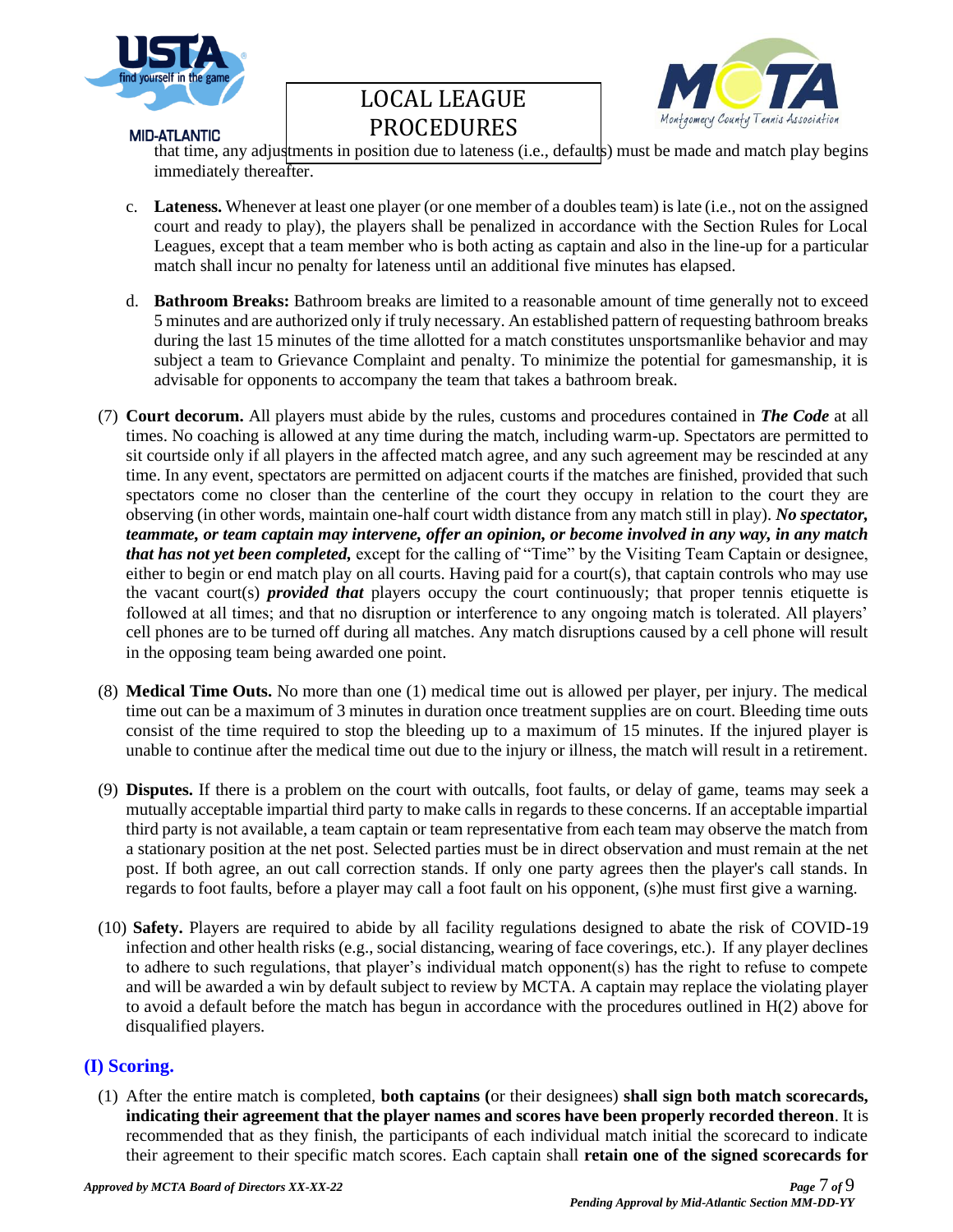

## LOCAL LEAGUE PROCEDURES



**MID-ATLANTIC the remainder of the season**. **Failure to retain a signed scorecard may result in waiver of the right to dispute the results of the match.**

(2) No individual or team match may end in a tie – where time expires, the winner will be determined based on *the principle that the outcome of each individual match is to be decided by what happens on that court alone*. As a result, scores are to be reported on TennisLink using the Timed Match designator and consistent with the instructions immediately below:

**If in the first set when time expires,** the winner of the most completed games in that set shall be awarded the set and match point. **If games are tied,** then the players shall without delay play one, "sudden death" point to determine the match winner.

**If in the second set when time expires,** and neither team is ahead by two or more games, the winner of the first set shall be declared the winner of the match and awarded the match point. If a team is ahead by two or more games, that team shall be awarded the second set; and if that team also won the first set, then that team is declared the winner and awarded the match point. If instead, this results in split sets, then the team that won the most total games in both sets on that court is the match winner. Only if the total games won by each team are also tied, then shall a single, "sudden death" point be played to determine the match winner.

**If in a tiebreak in any set or in the deciding match tiebreak when time expires,** a team is awarded the set if and only if six or more points have been played and one team is ahead by two or more points. Otherwise, the tiebreak does not count and the team that has won the most games played on that court is declared the winner. Only if the total games won by each team are tied, then shall a single, "sudden death" point be played to determine the match winner.

(3) **Sudden Death Point Procedure. For purposes of the sudden death point, players shall meet at the net, where Home team spins a racket and Visiting team "calls" to determine which team wins choice of server or receiver, or selection of end, or requires opponent to make one of the preceding choices. Whichever team is the Receiver in the sudden death point shall determine the side of court to which the serve shall be delivered (deuce or ad) and for doubles, the specific player who shall be the Receiver. The player who shall be Receiver need not be designated until after the player who shall be Server is declared.** *See, MCTA Chart and Accompanying Description for playing sudden death points.*

**(J) Calculation of League Standings.** The winner of each NTRP level league shall be the team that accumulates the greatest number of team match points over the course of the league season (unless a local playoff system for that level is in place), subject to any adjustment required by the Rules to account for Team Match defaults. One "team match point" is awarded to the team winning a majority of the individual matches played in any scheduled team match. In the event of a season-end team match point tie, a level winner will be determined using the rules, steps and procedures described in USTA League Regulation 2.03H unless otherwise specified in the league program description.

### **(K) Grievances/Appeals.**

#### (1) **Filing a Grievance**

For purposes of filing a Grievance arising out of USTA League play, the team captain is either one of the two persons listed in the TennisLink Team Captains' Report for that team, but no one else; and the MCTA League Coordinator is either the Executive Director of MCTA or where the Executive Director's unavailability would prevent timely filing of a grievance complaint, then the First Vice President of the Board of Directors.

#### (2) **Central League Grievance Committee**